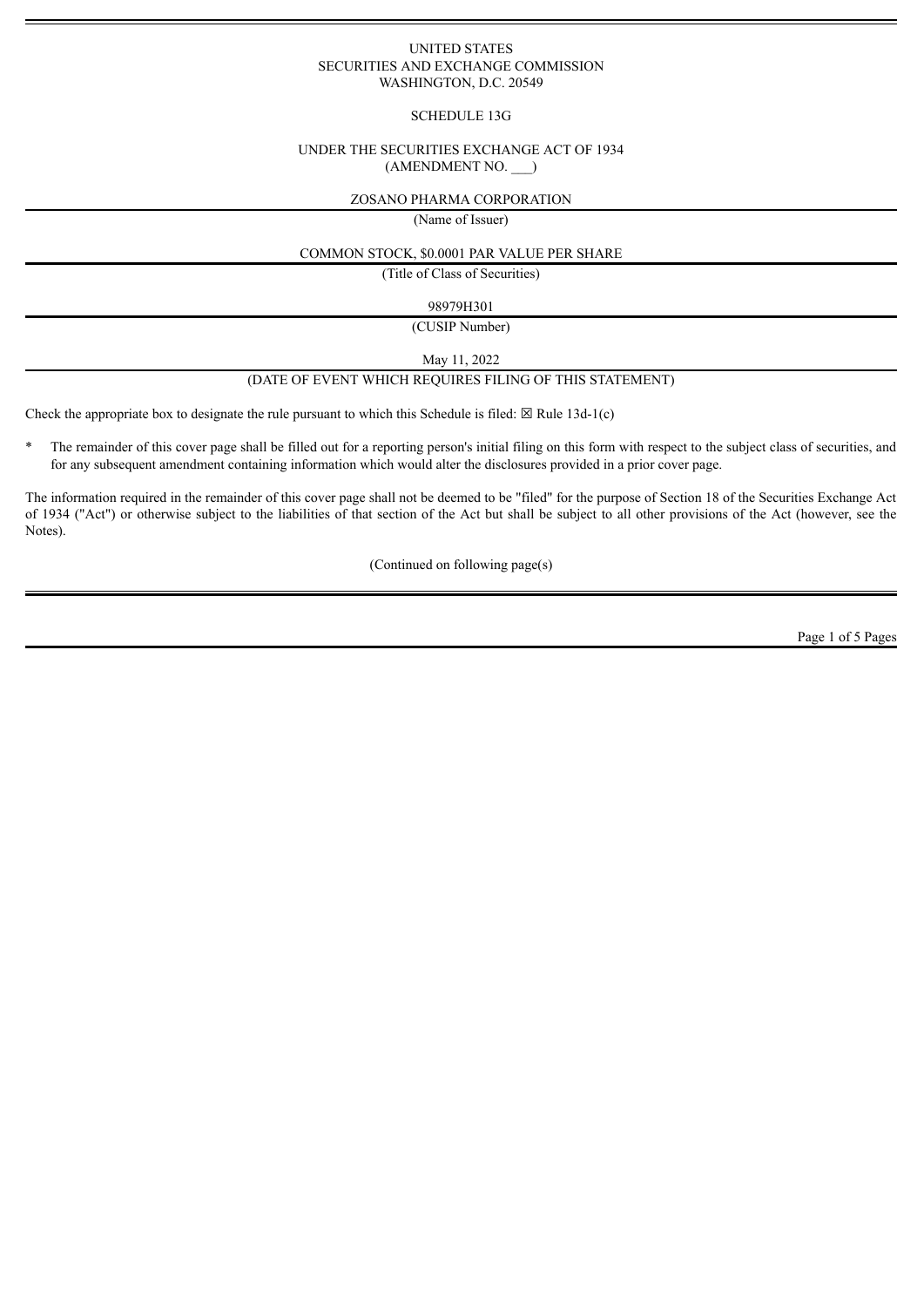## 1. NAMES OF REPORTING PERSON

S.S. OR I.R.S. IDENTIFICATION NO. OF ABOVE PERSON

Five Narrow Lane LP

2. CHECK THE APPROPRIATE BOX IF A MEMBER OF A GROUP:

 $(a)$  $\Box$ 

 $(b)$  $\Box$ 

3. SEC USE ONLY

## 4. CITIZENSHIP OR PLACE OF ORGANIZATION

New York

5. SOLE VOTING POWER, NUMBER OF SHARES BENEFICIALLY OWNED BY EACH REPORTING PERSON – 262,177 Shares of Common Stock (1)

## 6. SHARED VOTING POWER - None

7. SOLE DISPOSITIVE POWER – 262,177 Shares of Common Stock (1)

8. SHARED DISPOSITIVE POWER – None

9. AGGREGATE AMOUNT BENEFICIALLY OWNED BY EACH REPORTING PERSON - 262,177 Shares of Common Stock (1)

10. CHECK BOX IF THE AGGREGATE AMOUNT IN ROW (9) EXCLUDES CERTAIN SHARES  $\Box$ 

# 11. PERCENT OF CLASS REPRESENTED BY AMOUNT IN ROW 9

5.348% (1)

# 12. TYPE OF REPORTING PERSON

#### OO

(1) Based on 4,902,260 shares outstanding as of May 11, 2022 as reported on Form 10-Q filed with the Securities and Exchange Commission on May 13, 2022.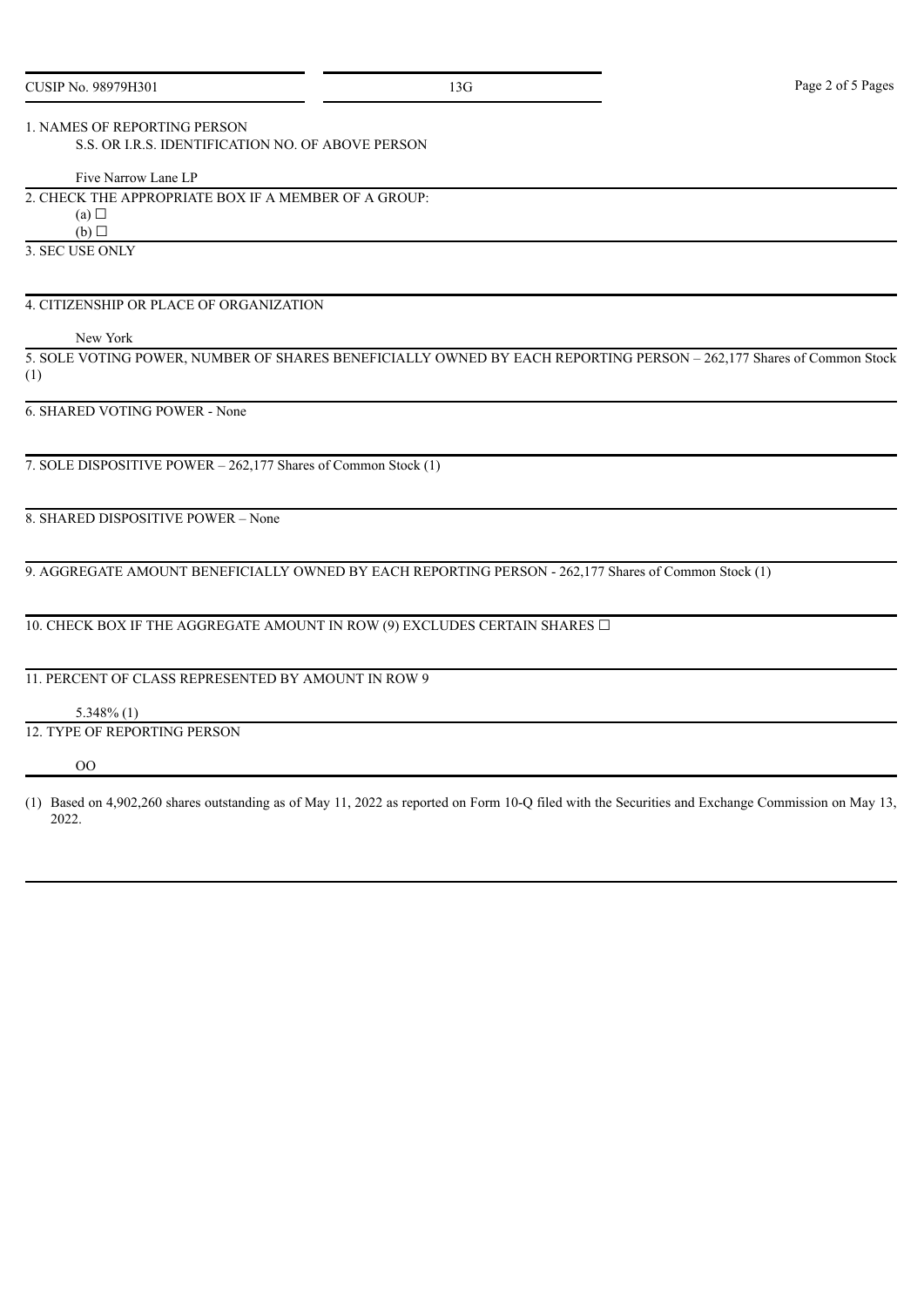ITEM 1 (a) NAME OF ISSUER: Zosano Pharma Corporation, a Delaware corporation

ITEM 1 (b) ADDRESS OF ISSUER'S PRINCIPAL EXECUTIVE OFFICES:

34790 Ardentech Court, Fremont, CA 94555

- ITEM 2 (a) NAME OF PERSON FILING: Five Narrow Lane LP
- ITEM 2 (b) ADDRESS OF PRINCIPAL BUSINESS OFFICE OR, IF NONE, RESIDENCE:

510 Madison Avenue, Suite 1400, New York, NY 10022

- ITEM 2 (c) CITIZENSHIP: New York
- ITEM 2 (d) TITLE OF CLASS OF SECURITIES: Common Stock, \$0.0001 par value per share
- ITEM 2 (e) CUSIP NUMBER: 98979H301
- ITEM 3 IF THIS STATEMENT IS FILED PURSUANT TO RULE 13D-1(B) OR 13D-2(B): Not applicable
- ITEM 4 OWNERSHIP
	- (a) AMOUNT BENEFICIALLY OWNED: 262,177 Shares of Common Stock (1)
	- (b) PERCENT OF CLASS: 5.348% (1)
	- (c) NUMBER OF SHARES AS TO WHICH SUCH PERSON HAS:
		- (i) SOLE POWER TO VOTE OR DIRECT THE VOTE

262,177 Shares of Common Stock (1)

(ii) SHARED POWER TO VOTE OR DIRECT THE VOTE

0 Shares

(iii) SOLE POWER TO DISPOSE OR TO DIRECT THE DISPOSITION OF

262,177 Shares of Common Stock (1)

(iv) SHARED POWER TO DISPOSE OR TO DIRECT THE DISPOSITION OF

0 Shares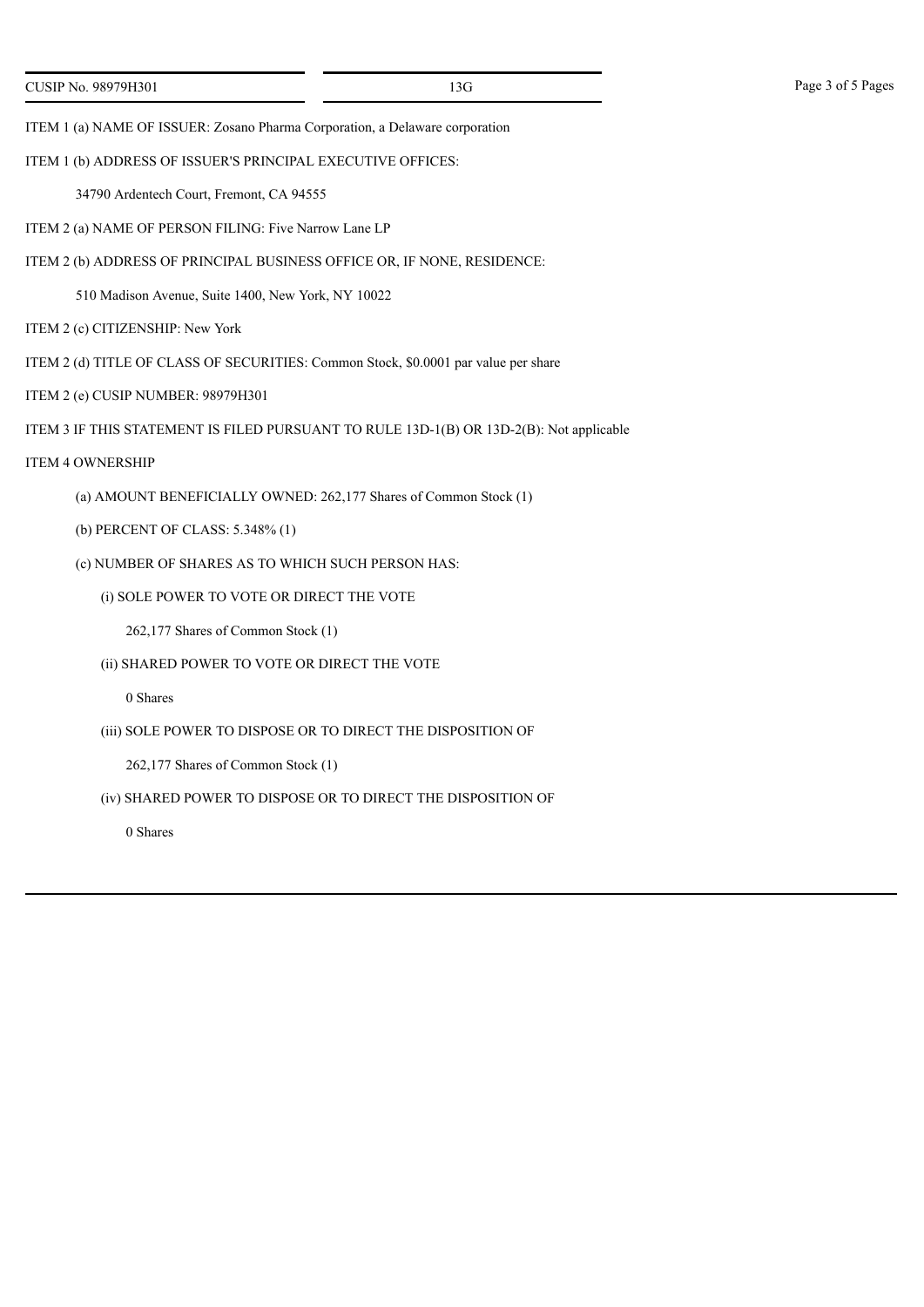|  |  |  | CUSIP No. 98979H301 |
|--|--|--|---------------------|
|--|--|--|---------------------|

## ITEM 5 OWNERSHIP OF FIVE PERCENT OR LESS OF A CLASS

## Not applicable

# ITEM 6 OWNERSHIP OF MORE THAN FIVE PERCENT ON BEHALF OF ANOTHER PERSON

Not applicable

ITEM 7 IDENTIFICATION AND CLASSIFICATION OF THE SUBSIDIARY WHICH ACQUIRED THE SECURITY BEING REPORTED ON BY THE PARENT HOLDING COMPANY

Not applicable

### ITEM 8 IDENTIFICATION AND CLASSIFICATION OF MEMBERS OF A GROUP

Not applicable

## ITEM 9 NOTICE OF DISSOLUTION OF GROUP

Not applicable